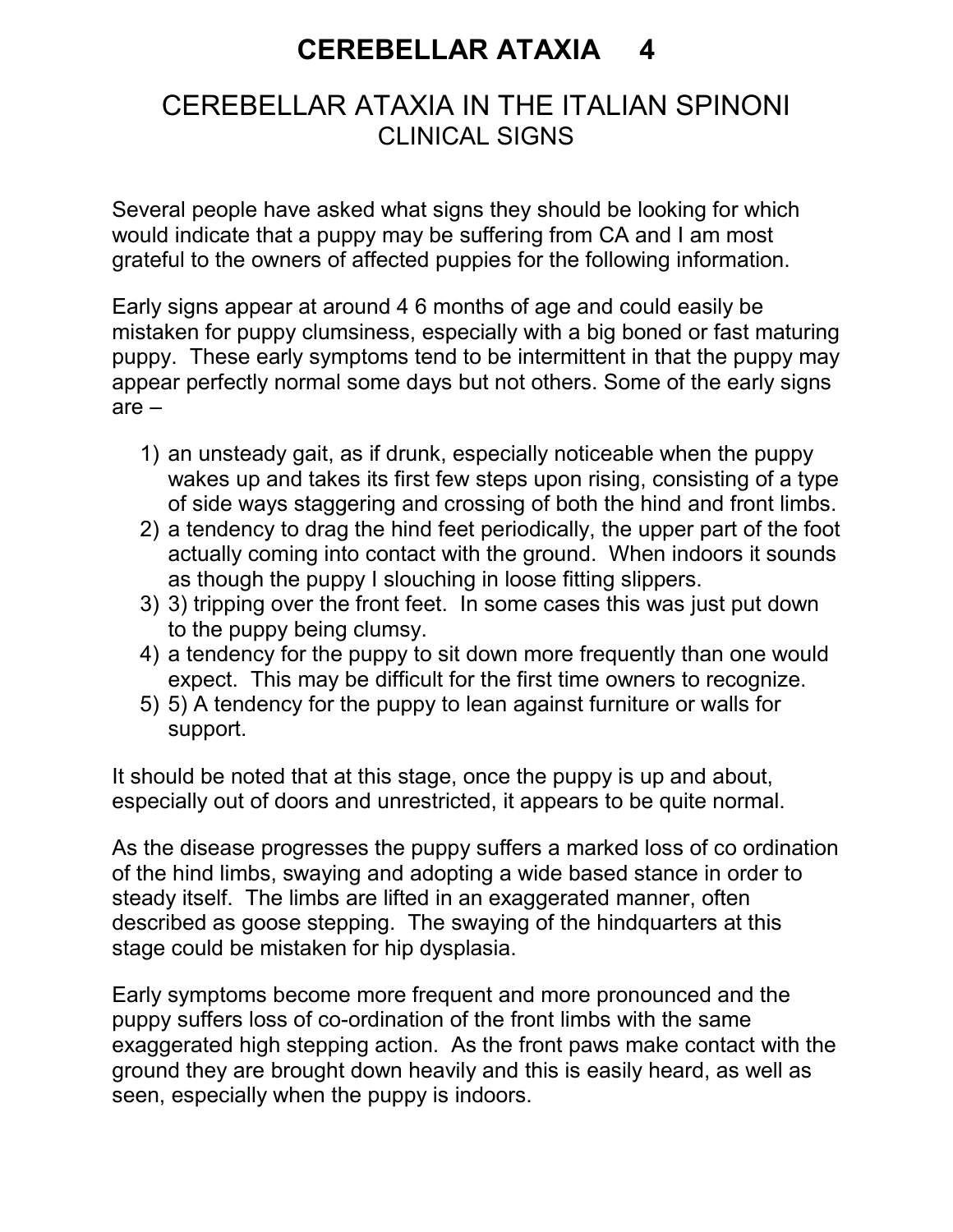## CEREBELLAR ATAXIA 4

From approximately 9 months onwards the symptoms become more severe and the puppy may be reluctant to go up and down steps. The gait becomes more and more unsteady and the puppy has difficulty moving forward in a straight line, veering from side to side in a very marked way. The puppy also has difficulty moving backwards or turning in a tight circle and may fall over. Also the puppy may be reluctant to negotiate obstacles that it has previously not had any problems with, in one case a puppy would not go through a wire strand fence which it had previously negotiated with ease and would also refuse to walk through puddles, which was uncharacteristic.

The puppy's vision may or may not be affected. One puppy definitely had impaired vision, in one eye only, first noticed by the owner as the puppy moved its head around trying to focus. Also the puppy appeared surprised if approached from the affected side.

During the progression of the disease there may be times when the puppy will stabilize for a while, maybe for a week or two, and then deteriorate so that the progression occurs in steps.

Throughout the period of the disease the puppy appears to suffer no pain, has a healthy appetite, has normal bodily functions and its temperament remains the same. It will play and enjoy daily walks as any normal puppy would, although in the later stages exercise has to be reduced somewhat. In one case the owner reported that the puppy became nervous and I think that I am correct in saying that this was when the symptoms were at their most severe and the puppy was put to sleep soon afterwards, no other cases of nervousness or distress were reported, all the other puppies remaining happy and coping well with this disability.

Of the 13 cases reported so far none have survived beyond 12 months, most having been put to sleep at between 10 11 months old.

It is vitally important that any puppy suspected of suffering from CA should be referred, by their own vet, to a neurologist so that an accurate diagnosis can be made. Also any confirmed cases should be reported to me so that I can then contact Dr. Wheeler at the Royal Veterinary College. It is imperative that a post mortem is carried out in order to confirm the diagnosis.

It must be stressed that this list of symptoms if by no means exhaustive.

Although the majority of the symptoms will be the same, puppies may exhibit other signs which are subtly different and people may describe the